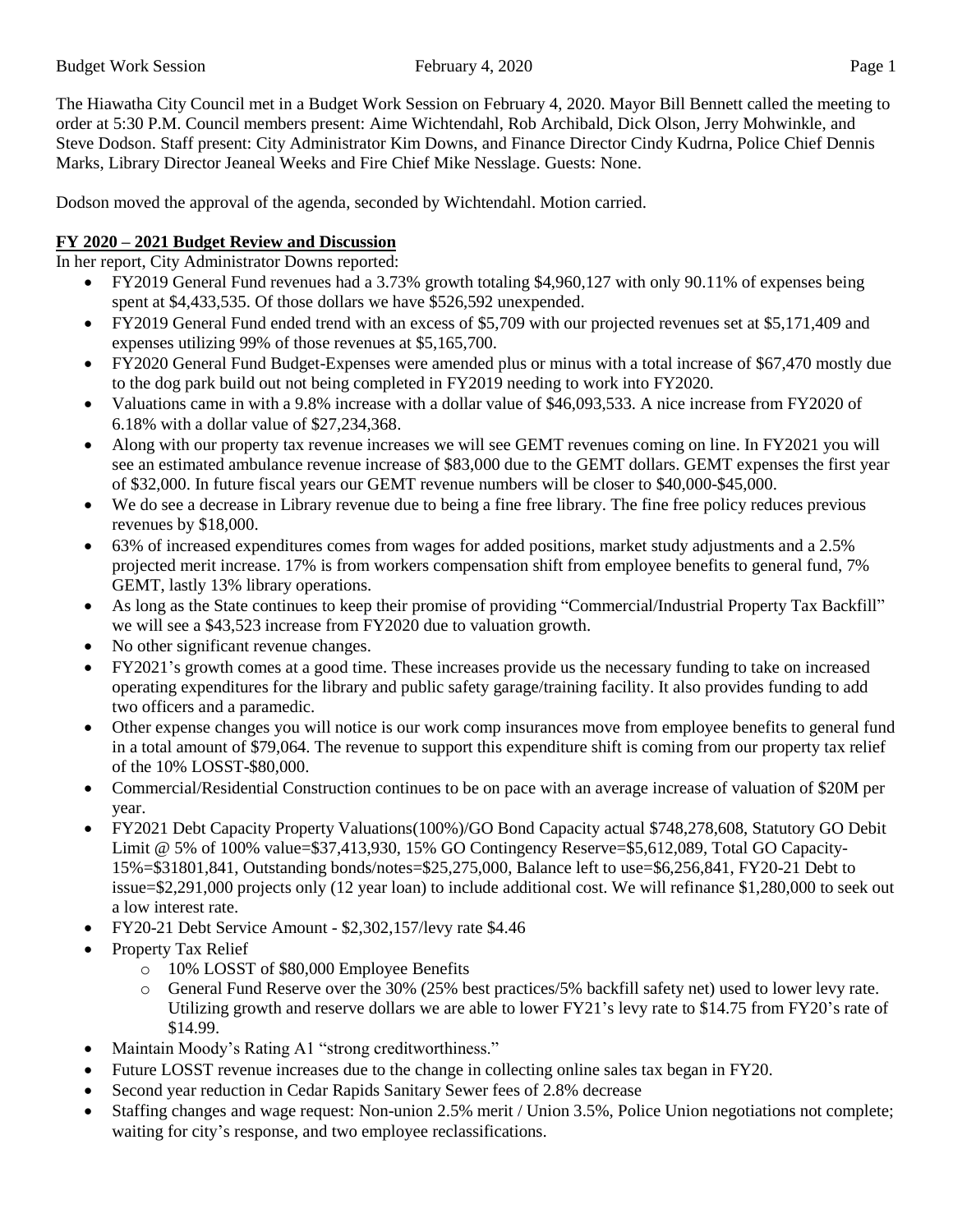Budget Work Session **February 4, 2020** Page 2

Mayor Bennett commented there is excitement around Tower Terrace interchange.

Downs said, "When you reflect on our North Center Point Road development and Boyson Road development each taking about 20 years to look as it is today; you can assume Tower Terrace Road over the next 20 years will look very similar." "Developers are saying they don't believe it will take that long." The preliminary hotel study is positive for a 60-80 room hotel in the midscale and higher, they didn't realize how much the business community utilizes hotels, more than 80%.

Based on FY-21 Budget discussions Downs noted FY-20 Budget includes an amendment that includes adding one police officer in FY-20 and another in FY-21. Along with FY-20 budget we included an additional paramedic and added 15 hours to the 3<sup>rd</sup> Parks Seasonal position that will be paid out of road use funds. Mayor Bennett stated he sees the need to add one police officer in this fiscal year and one paramedic in this fiscal year.

Council Members Olson, Archibald and Wichtendahl agreed with Mayor Bennett on the recommendation for one police officer and paramedic in this fiscal year.

Downs commented it will be a moral boost for staff in each of those departments.

Wichtendahl asked if the new development is driving those increases for additional staff. Downs said, "yes."

Dodson said the county raised their assessed values. However, our levy rate will reflect a decrease.

Downs said she is planning another work session, the Housing Study & Needs Assessment report is close to being completed will be presenting the results on February 26, 2020.

Olson asked if the property tax relief would provide for a 0.25 cents levy decrease.

Kudrna answered, "Potentially yes because of our valuation growth along with utilizing reserve dollars and 10% of our local option sales tax we believe that can happen."

Olson commented, "Theoretically could we lower the levy by \$1.00."

Kudrna said she had to move a portion of our workers compensation insurance over to the general fund to get the levy down to \$14.75976.

Olson asked if over the course will they be able to see the balance of the property tax relief fund.

Kudrna said she will send out reports and will show council how to read those reports that reflects the movement of dollars to the property relief tax fund.

Olson inquired about the money market and IPAIT dollars being transferred to FSB checking account due to interest rates being higher.

Kudrna commented she does not recommend moving all of the IPAIT dollars to FSB checking account until we have a more detailed conversation with our investment committee. Olson said its lost interest revenue.

Kudrna went on to explaining the budget certification page that reflected a 9.8% increase in property value. Council then reviewed the 3-Year Fund Balance Worksheet. The report shows how the city ended FY19, estimated for FY20, the adopted budget summary and all of our debt payments have pretty much stayed level. Will have to hold a second public hearing to set levy, does need to be approved by a super majority of council because our growth was more than 2%.

Kudrna asked if they were good to move forward.

Council Members Olson, Archibald, Mohwinkle, Wichtendahl and Dodson all said yes.